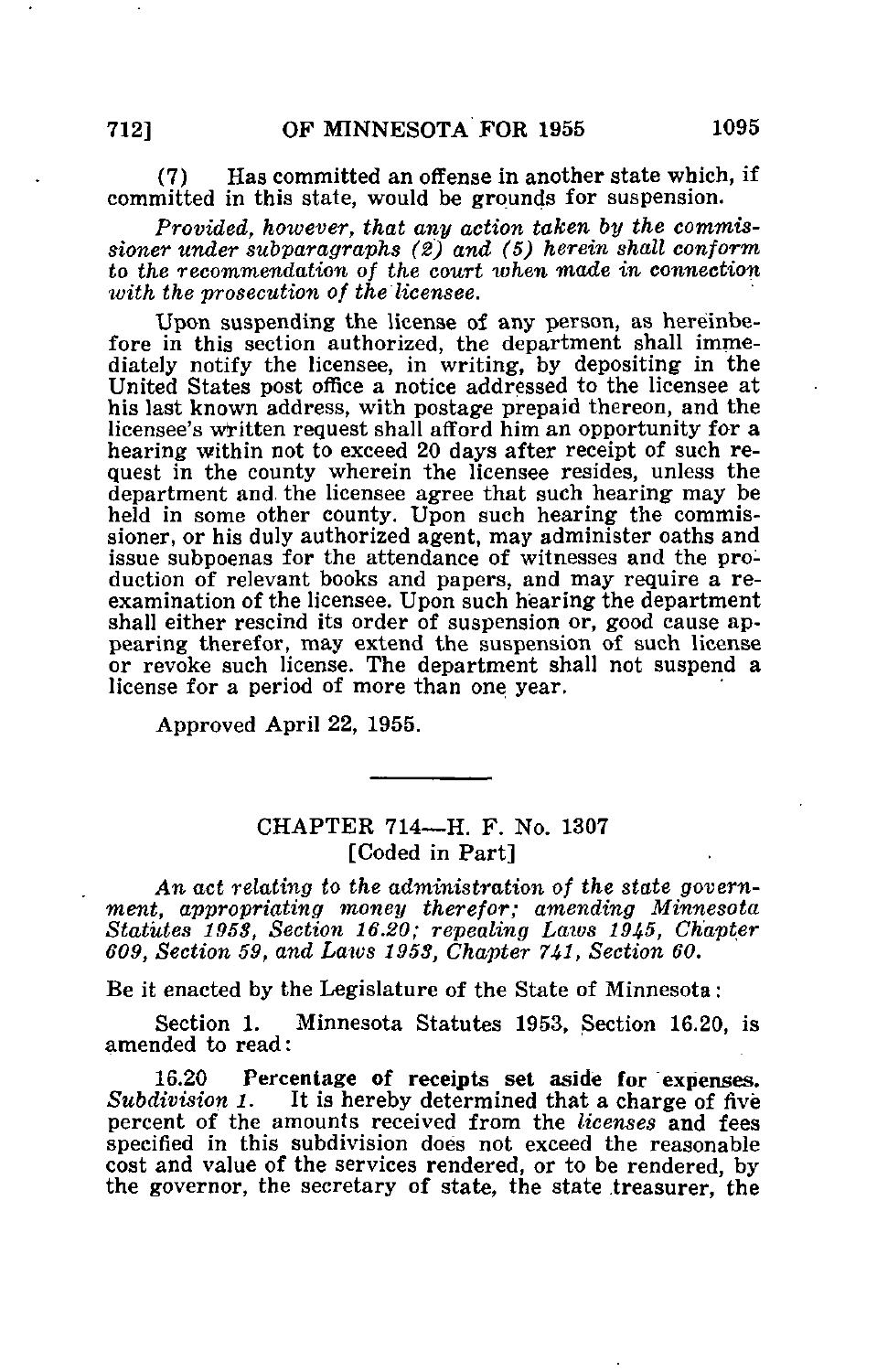state auditor, the attorney general, the department of administration, the public examiner, the courts, and the legislature, in connection with the collection of such licenses and fees and the maintenance of the agencies concerned therewith. There is hereby imposed upon the gross receipts, beginning. July 1, 1955, from (1) all fishing licenses, (2) all hunting licenses, (3) the receipts of all boards existing and established under M. S. 1953, Chapters 146, 147, 148, 149, 150, 151, 153, 154, 155, 156, and 326, a charge of five percent, such charge to be determined at the end of each quarter on the gross receipts for such period. The proceeds of such charge shall be paid into the state treasury and credited to the general revenue fund.

Subd. 2. The commissioner of administration on or after July 1, of each year, beginning July 1, 1955 shall determine the costs of operating during the preceding fiscal year of the following state offices and departments, to-wit: the state auditor, the state treasurer, the department of administration, the state civil service, and the public examiner, which are attributable to the operations of the state department of highways, the motor vehicle division, and the petroleum tax division. The costs of the several state offices and departments enumerated above attributable to the operations of the state highway department, the activities of the motor vehicle division, as financed by the trunk highway fund, and the activities of the petroleum tax division, as financed by the trunk highway fund, during the preceding fiscal year hereinafter referred to as the attributable amount shall be the amount determined by the commissioner of administration as hereinafter provided.

(a) The state highway. department's attributable amount of the cost of operating the office of the state auditor shall be the amount of the salaries paid to employees who devote their entire time to highway matters plus the percentage of the amount expended for the salaries of all officers and other employees, except the employees no part of whose time is attributable to operation of the department of highways, of the office and for all supplies, and other expenses, which the total number of warrants issued by the state auditor for the department of highways plus two-thirds of the total-number of warrants issued by the state auditor for refunds of gasoline taxes is of the total number of warrants issued by the state auditor for all state purposes.

The motor vehicle division's, attributable amount of the cost of operating the office of the state auditor shall be the percentage of the amount of salaries paid to all officers and other employees of the office except those employees no part of whose salaries are attributable to the operation of the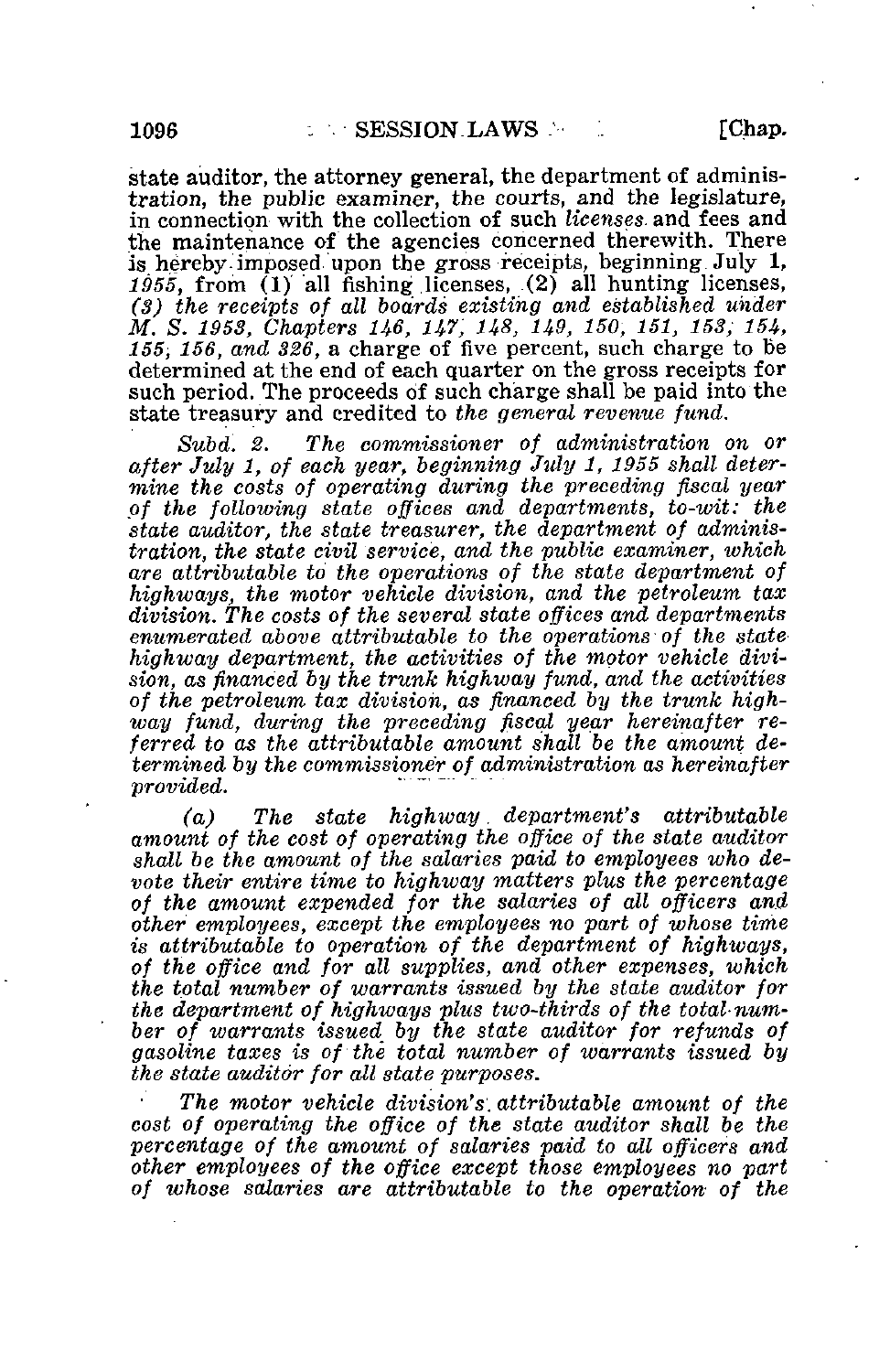motor vehicle division and for all supplies and other expenses which the total number of warrants processed by the state auditor for administrative salaries, administrative supplies and expense, and the motor vehicle contingent fund and such other appropriations that now or hereafter are financed or reimbursed out of the trunk highway fund by the legislature is of the total number of warrants issued by the state auditor for all state purposes.

The petroleum tax division's attributable amount of the cost of operating the office of the state auditor shall be the percentage of the amount of salaries paid to all officers and other employees of the office except those employees no part of whose salaries are attributable to the operation of the petroleum tax division and for all supplies and other expense which the total number of warrants processed by the state auditor for administrative salaries, administrative supplies and expense, and bond premiums for gasoline tax collectors and such other appropriations that now or hereafter are financed or reimbursed out of the trunk highway fund by the legislature is of the total warrants issued for all state purposes.

(b) The state highway department's attributable amount of the cost of operating the office of the state treasurer is the percentage of the amount expended for salaries, supplies and expense of the office, which the total number of warrants accepted on account of the operation of the department of, highways plus two-thirds of the total number of warrants accepted on account of refunds of gasoline taxes is of the total number of warrants accepted for all state purposes.

The motor vehicle division's attributable amount of the cost of operating the office of the state treasurer is the percentage of the amount expended for salaries, supplies and expense of the office which the total number of warrants accepted on account of the motor vehicle division's appropriations that are now or hereafter financed or reimbursed out of the trunk highway fund, is of the total of the warrants accepted for all state purposes.

The petroleum division's attributable amount of the cost of operating the office of the state treasurer is that percentage of the amount expended for salaries, supplies and expense of the office, which the total number of warrants accepted on account of the petroleum division's appropriations which are now or hereafter financed or reimbursed out of the trunk highway fund, is of the total number of warrants accepted for all state purposes.

(c) The state highway department's, the motor vehicle division's, and the petroleum tax division's attributable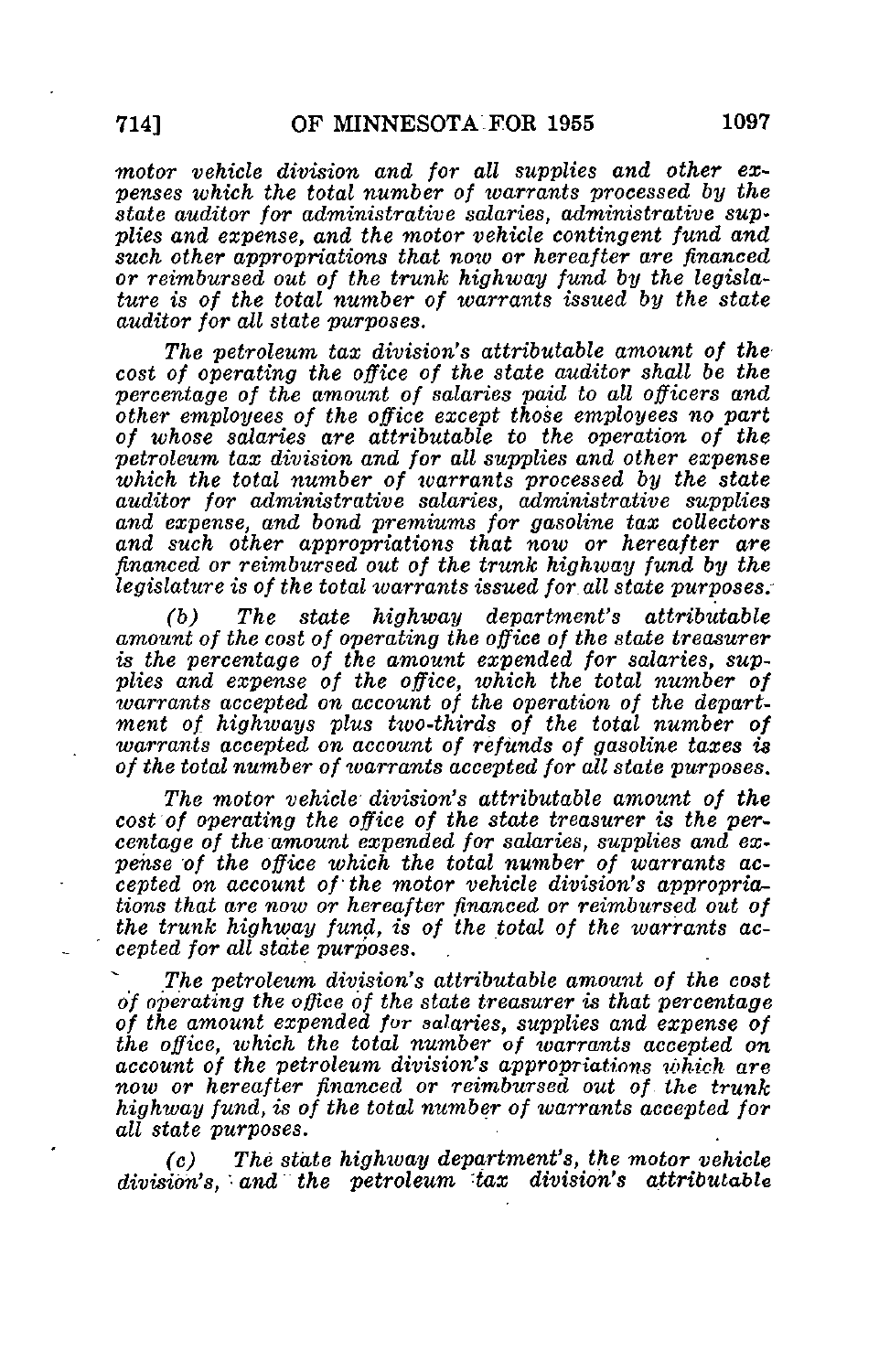amounts of the cost of operating the department of administration shall be the total of attributable amounts determined as follows:

(1) The attributable amount of the cost of operating the division of purchases is the percentage of the amount expended for salaries, supplies, and expense of the division which the number of requisitions for purchases issued for the department of highways, motor vehicle division, and petroleum division is of the total number of requisitions issued for all state purposes.

(2) The attributable amount of the cost of operating the office of the state printer is. the percentage of the amount expended for salaries, supplies, and expense of the office, which the total number of requisitions for printing for the department of highways, motor vehicle division, and petroleum tax division is of the total number of requisitions for printing issued for all state purposes.

(3) The attributable amount of the cost of the general administration of the department of administration, the budget division, and the budget engineering division is the percentage of the amount expended for salaries, supplies, and expenses thereof, which the total expenditures of the department of highways, motor vehicle division, and petroleum tax division is of, the total expenditures for all state purposes.

(d) The state highway department's, the motor vehicle division's, and the petroleum tax division's attributable amount of the cost of operating the state civil service is the percentage of the amount expended for salaries, supplies and expense of the department, which the average number of employees of the department of highways, motor vehicle division, and petroleum tax division during the year is of the average number of employees employed by the state during the year.

(e) The state highivay department's, the motor vehicle division's, and the petroleum tax division's attributable amount of the cost of operating the office of the public examiner is the amount expended by the office for salaries, supplies, and expense in connection with auditing the department of highways, the motor vehicle division, and the petroleum tax diways, *moment* sometic and

(f) When'the commissioner of administration has determined the total attributable amount of the cost of the offices and departments enumerated in this subdivision, he shall certify the amount so determined' to the state auditor. The several amounts so certified by the commissioner of administration are hereby appropriated from the trunk highway fund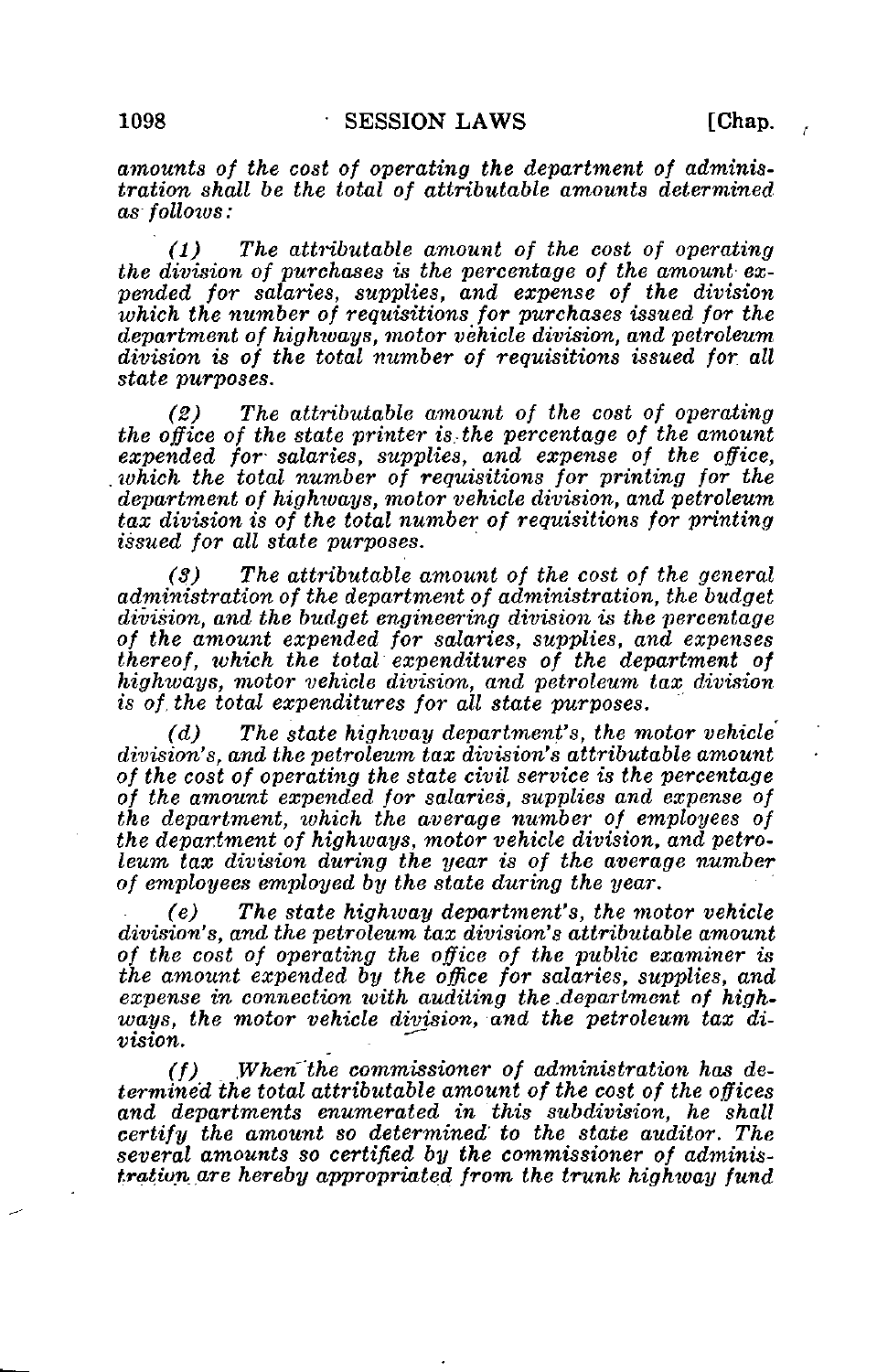to the general revenue fund in the state treasury as a reimbursement of moneys expended from the general revenue fund by the several state officers and departments enumerated in this subdivision for salaries, supplies and expense expended for services, supplies and expense attributable to highway, motor vehicle and petroleum tax matters. Upon receipt of the certification of the commissioner of administration, the state auditor shall transfer from the trunk highway fund to the general revenue fund in the state treasury the amount certified by the commissioner of administration, and the state auditor is authorized and directed to make the appropriate entries in the records of the respective funds. The commissioner of  $ad$ ministration shall transmit a duplicate original of the certification to the state treasurer who is authorized and.directed to make the appropriate entries in his records.

Subd. 3. The commissioner of administration on or after July 1, of each year beginning July 1, 1955 shall determine the cost of the operation during the preceding fiscal year of the following state offices and departments, to-wit: the state auditor, the state treasurer, the department of administration, state civil service, and the public examiner, which is attributable to the operation of the state department of employment security. The amount of the cost of the several state offices and departments enumerated above attributable to the operation of the state department of employment security during the preceding fiscal year, hereinafter referred to as the  $at$ tributable amount, shall be the amounts determined by the commissioner of administration as hereinafter provided.

(a) The employment security department's attributable amount of the cost of operating the office of the state auditor shall be the percentage of the amount of salaries paid to all officers and other employees of the office except those employees no part of whose salaries are attributable to the operation of the department of employment security and for all supplies, and other expenses which the total number of warrants processed by the state auditor for the administrative salaries, and administrative- supplies and expense, exclusive of refunds and benefit payments, for the department of employment security is to the total number of warrants issued by the state auditor for all'state purposes.

(b) The department of employment security's attributable amount of the cost of operating the office of the state treasurer shall be the amount paid to employees who devote their entire time to employment security matters, plus the percentage of the amount expended for salaries, supplies, and expenses of the office which the number of warrants accepted on account of administrative salaries, and administrative sup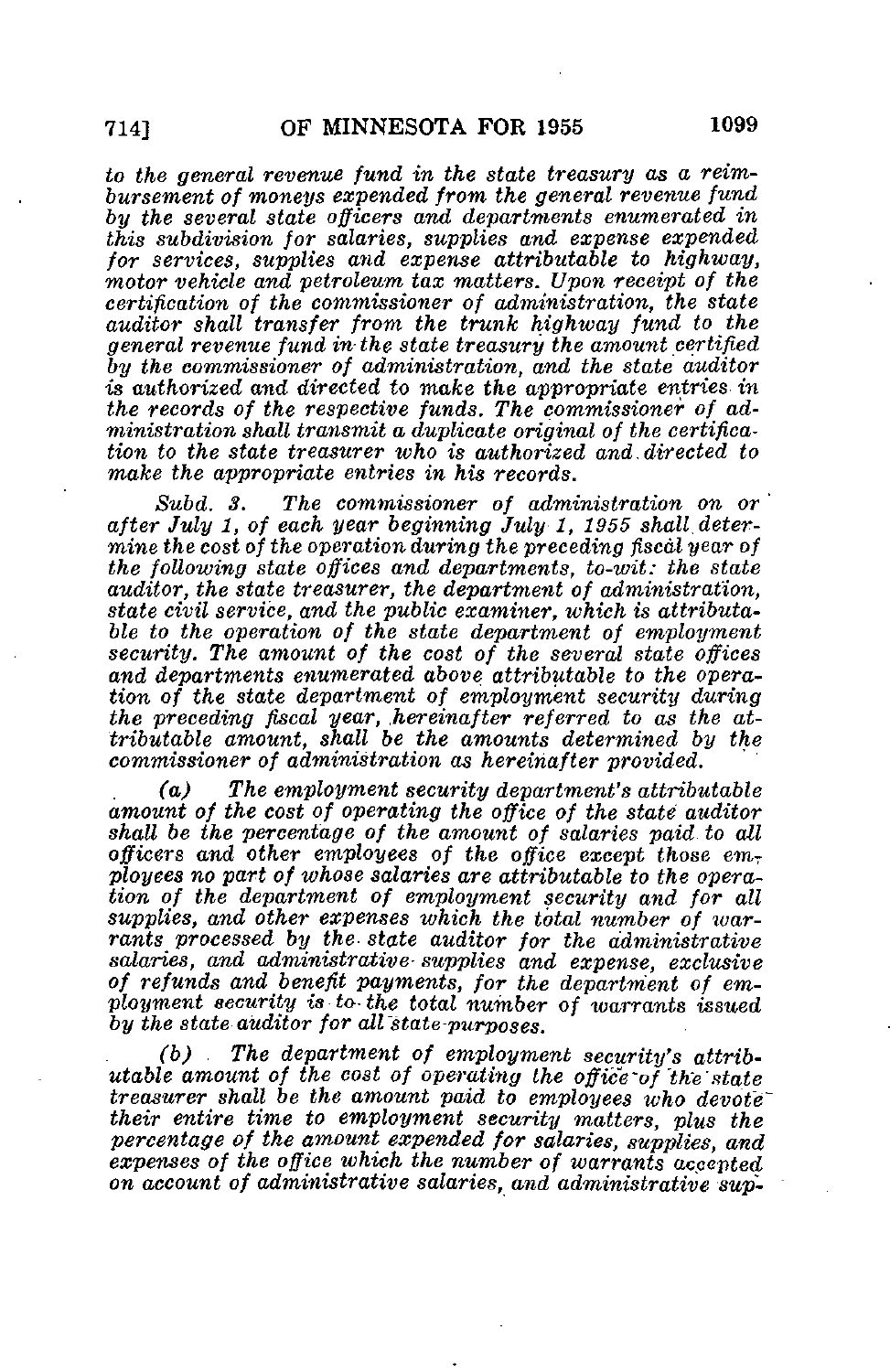plies and expenses, exclusive of refunds and benefit payments, for the department of employment security is of the total number of warrants accepted for all state purposes.

(c) The department of employment security's attributable amount of the cost of operating the department of administration shall be the total of attributable amounts determined as follows:

(1) The attributable amount of the cost of operating the division of purchases is the percentage of the amount expended for salaries, supplies, and expense-of the division which the number of requisitions for purchases issued for the department of employment security is of the total number of requisitions issued for all state purposes.

(2) The attributable amount of the cost of operating the office of the state printer is the percentage of the amount expended for salaries, supplies and expense of the office which the total number of requisitions for printing 'for the department of employment security is of the total number of requisitions for printing issued for all state purposes:.

 $(s)$  The attributable amount of the cost of the general, administration of the department of administration, the budget division, and the budget engineering division is the percentage of the amount expended for salaries, supplies and expense thereof which the total expenditures, exclusive of refunds and benefit payments, of the department of employment security is of the total expenditures for all state purposes.

(d) The employment security department's attributable amount of the cost of operating the department of civil service is the percentage of the amount expended for salaries, supplies, and expense of the department, which the average number of employees of the department of employment security during the year is of the average number of employees employed by the state during the year.

(e) The department of employment security's attributable amount of the cost of operating the office of the public examiner is the amount expended by the office for salaries, supplies and expense in connection with auditing the department of employment security.

(f) When the commissioner of administration has determined the total attributable amount of the cost of the offices and departments enumerated in this subdivision he shall certify the amount so determined to the state auditor. The several amounts so certified by the commissioner of administration are hereby appropriated from employment security administration fund to the general revenue fund in the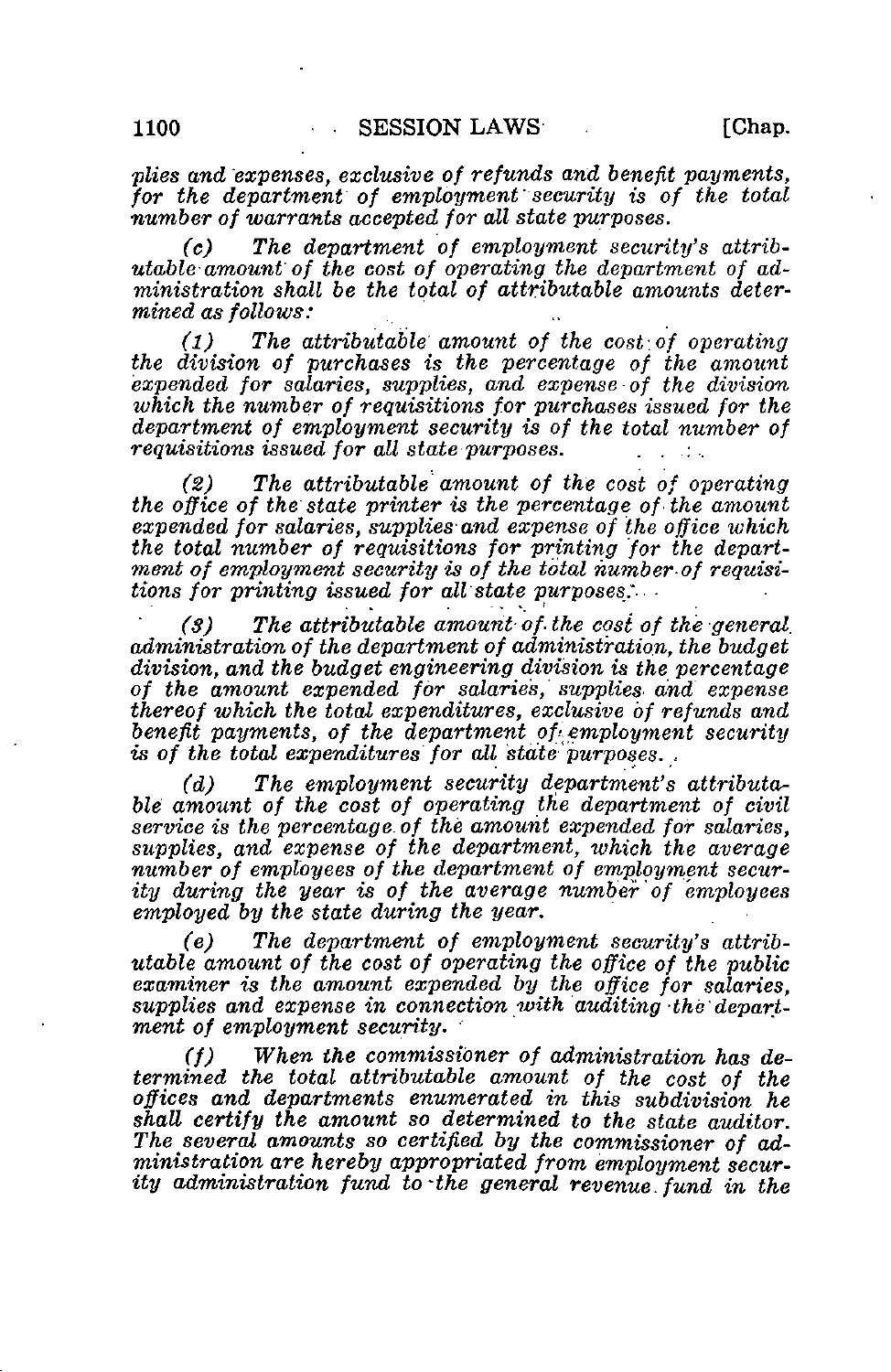state treasury as a reimbursement of moneys expended from the general revenue fund by the departments enumerated in this subdivision of this section for salaries, supplies, and expense expended for services, supplies, and expenses attributable to employment security matters. Upon receipt of the certification of the commissioner of administration, the state auditor shall transfer from the employment security administration fund to the general revenue fund in the state treasury the amount certified by the commissioner of administration and the state auditor is authorized and directed to make the appropriate entries in the records of the respective funds. The commissioner of administration shall transmit a duplicate original of the certification to the state treasurer who is authorized and directed to make the appropriate entries in his records.

Subd. 4. The commissioner of administration on or after July 1, of each year, beginning July 1, 1955 shall determine the amount of the costs of the operation during the preceding fiscal year of the following state offices and departments, to-wit: the state auditor, the state treasurer, the department of administration, the state civil service, and the public examiner, which are attributable to the operations of the income tax division of the department of taxation and the department of education. The amount of the costs of the several state offices and departments enumerated above attributable to the activities of the income tax division of the department of taxation as financed by the income tax school fund and the activities of the department of education as financed by the income tax school fund during the preceding fiscal year hereinafter referred to as the attributable amount shall be the amount determined by the commissioner of administration as hereinafter provided.

(a) The income tax division's attributable amount of the cost of operating the office of the state auditor shall be the percentage of the amount of salaries paid to all officers and other employees of the office except those employees no part of whose salaries are attributable to the operation of the income tax division and for all supplies and other expense which the total number of warrants processed by the state auditor for administrative salaries, administrative supplies and expense and such other appropriations that now or hereafter are financed or reimbursed out of the income tax school fund by the legislature, for the income tax division-is to the total number of warrants issued by the state auditor for all state purposes.

The department of education's attributable amount of the cost of operating the office of the state auditor shall be the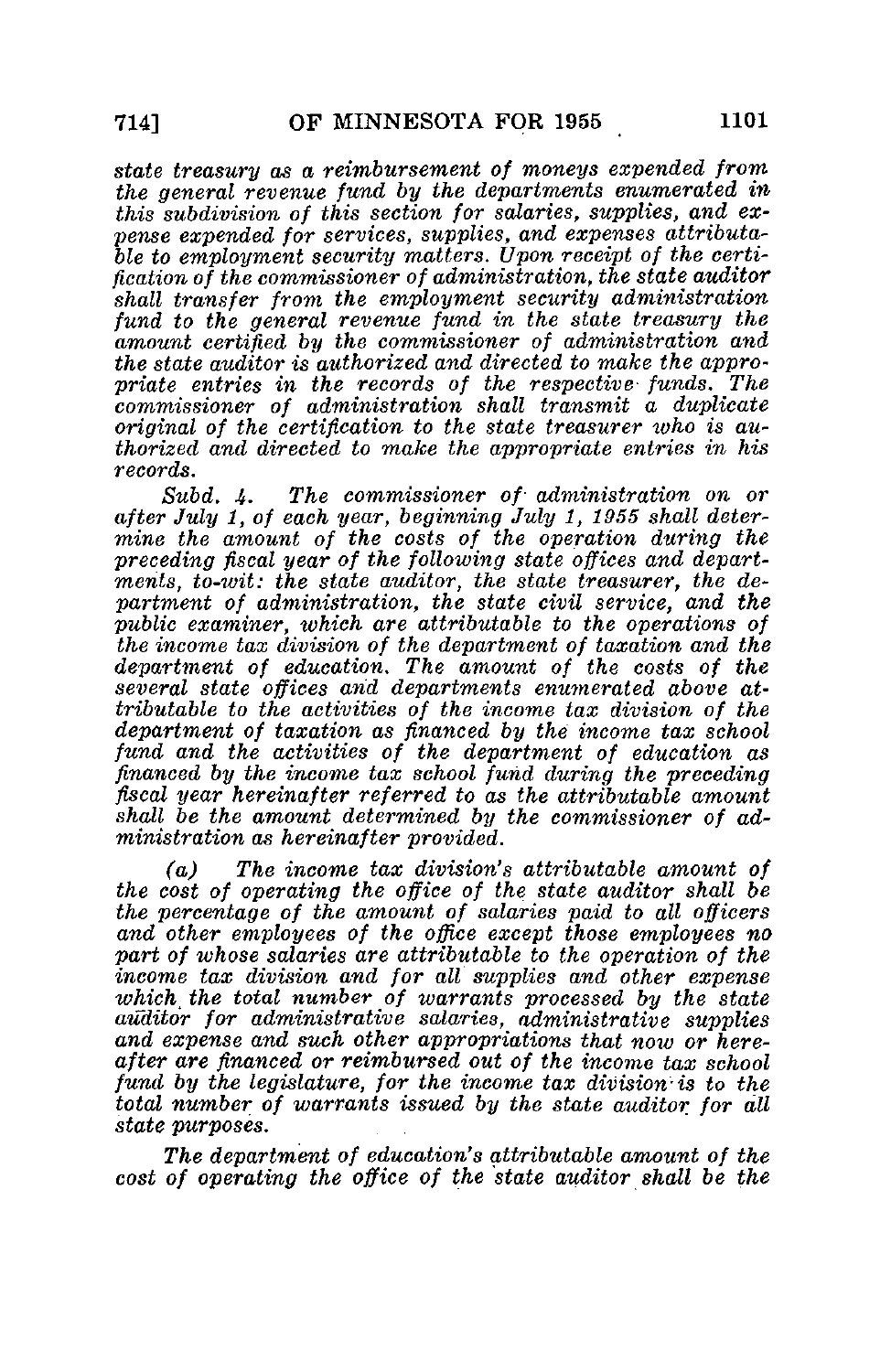percentage of the amount of salaries paid to the officers and other employees of the office except those employees no part of whose salaries are attributable to the operation of the department of education and for all other expenses which the total number of warrants processed by the state auditor for administrative salaries, administrative supplies, and expense and such other appropriations that now or hereafter are financed or reimbursed out of income tax school fund, exclusive of the grants-in-aid to political subdivisions, for the department of education is to the total number of warrants issued by the state auditor for all state purposes.

(b) The income tax division's attributable amount of the cost of operating the office of the state treasurer is the percentage of the amount expended for salaries, supplies and expense of the office which the total number of warrants accepted on account of administrative salaries and administrative supplies and expense and such other appropriations that now or hereafter are financed or reimbursed out of the income tax school fund by the legislature for the income tax division is of the total number of warrants accepted for all state purpases.

The department of education's attributable amount of the cost of operating the office of the state treasurer is the percentage of the amount expended for salaries, supplies and expense of the office which the total number of warrants accepted on account of administrative salaries, and administrative supplies and expense, exclusive of grants-in-aid to political subdivisions, for the department of education is of the total number of warrants accepted for all state purposes.

(c) The income tax division's and department of education's attributable amounts of the cost of operating the department of administration shall be the total of attributable amounts determined as follows:

(1) The attributable amount of the cost of operating the division of purchases is the percentage of the amount expended for salaries, supplies and expense for the division which the number of requisitions for the purchases issued for the income tax division and department of education is of the total number of requisitions issued for all state purposes.

(2) The attributable amount of the cost of operating the office of the state printer is the percentage of the amount expended for salaries, supplies and expense of the office which the total number of requisitions for printing for the income tax division and department of education is of the total number of requisitions for printing issued for all state purposes.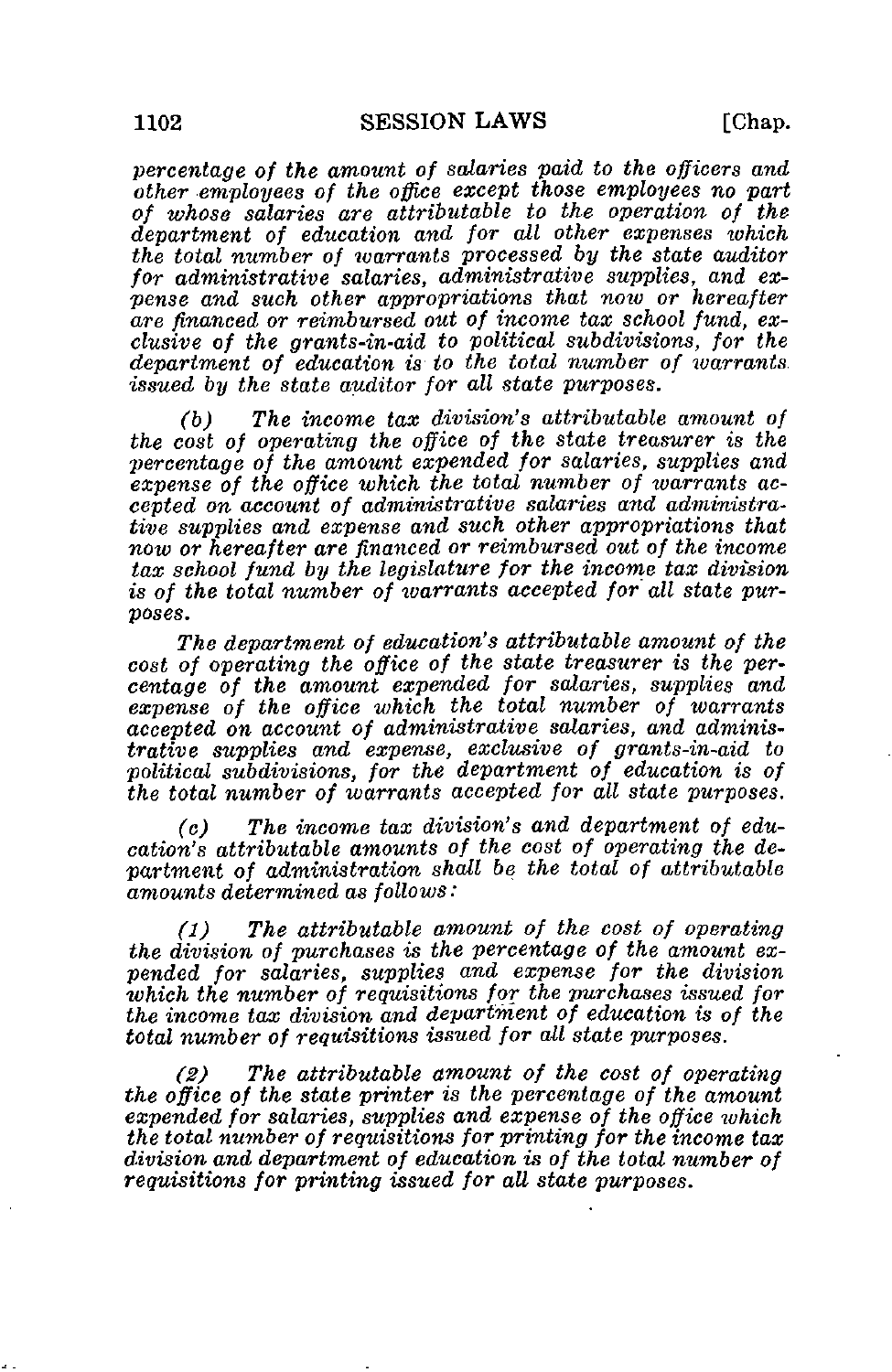(S) The attributable amount of the cost of the general administration of the department of administration, the budget division, and the budget engineering division is the percentage of the amount expended for salaries, supplies and expense thereof which the total expenditures, exclusive of grants-in-aid to political subdivisions, of the income tax division and department of education is of the total expenditures for all state purposes.

(d) The income tax division and department of. education's attributable amount of the cost of operating the department of civil service is the percentage of the amount expended for salaries, supplies and expense of the department, which the average number of employees of the income tax division and department of education during the year is of the average number of employees employed by the state during the year.

(e) The income tax division and the department of education's attributable amount of the cost, of operating the office of the public examiner is the amount expended by the office for salaries, supplies and expense in connection with auditing the income tax division and department of education.

(f) When the commissioner of administration has determined the total attributable amounts of the offices and departments enumerated in this subdivision he shall certify the amount so determined to the state auditor. The several amounts so certified by the commissioner of administration are hereby appropriated from, the income tax school fund to the general revenue fund in the state treasury as a reimbursement of moneys expended from the general revenue fund by the several state officers and departments enumerated in this subdivision of this section for salaries and supplies and expense expended for services, supplies and expense attributable to income tax division and department of education matters. Upon- receipt of the certification of the commissioner of administration, the state auditor shall transfer from the income tax school fund to the general revenue fund in the state treasury the amount certified by the commissioner of administration and the state auditor is authorized and directed to make appropriate entries in the records of the respective funds. The commissioner of administration shall transmit a duplicate original of the certification to the state treasurer who is authorized and directed to make appropriate entries in his records.

Subd. 5. The term "state forest trust fund lands'' as used in this subdivision means any state school lands or other public lands subject to trust provisions under the state constitution and heretofore or hereafter set apart as state forest or part thereof as provided by law.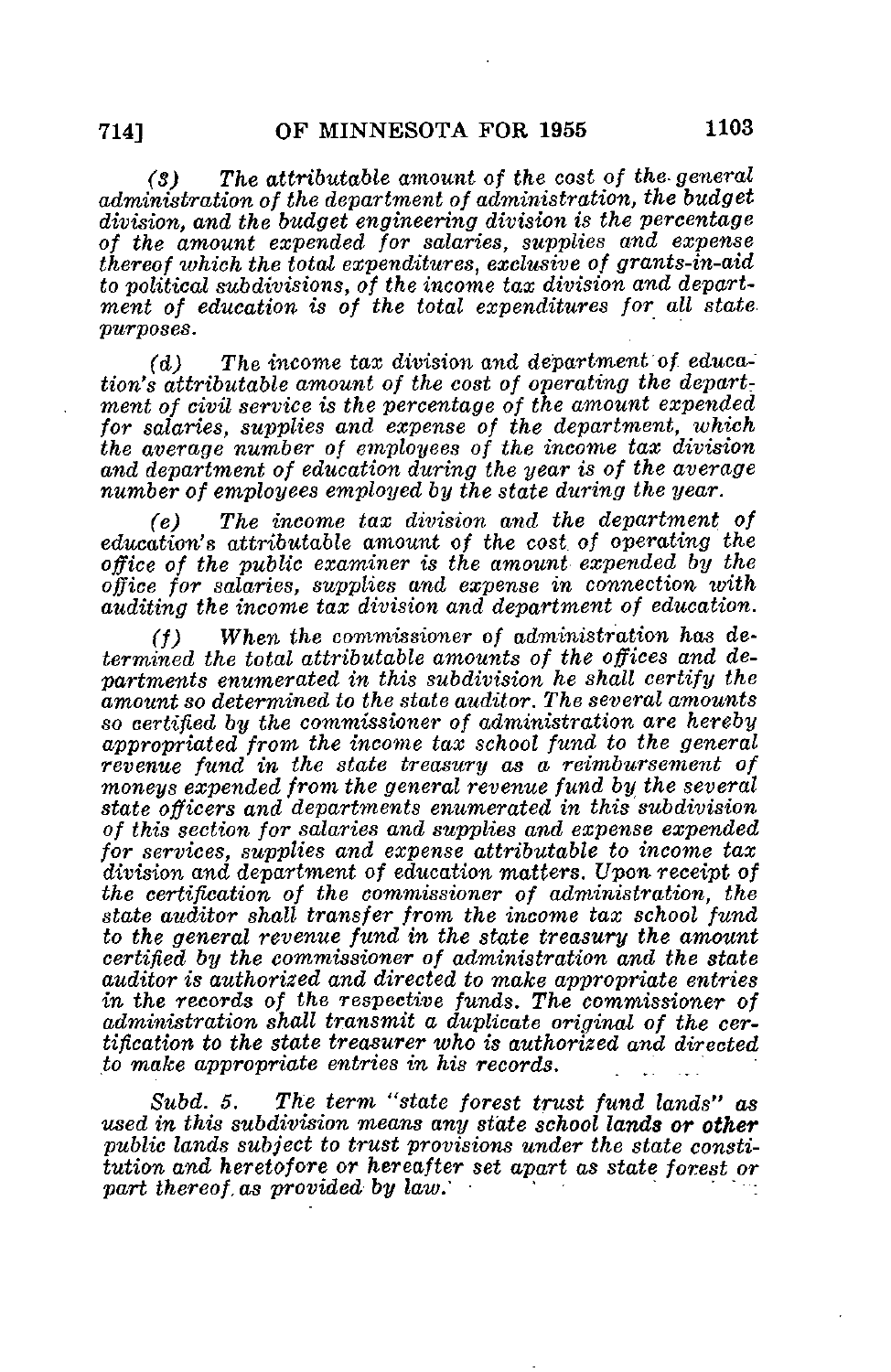Beginning July 1, 1955 the state auditor and state treasurer shall keep a separate account of all receipts from the sale of timber or other revenue from such state forest trust fund lands, to be known as the state forest suspense account, specifying the trust funds interested in such lands and the receipts therefrom, respectively.

As soon as practicable after the close of each fiscal quarter from and after July 1, 1955 the commissioner of administration, upon information supplied by the commissioner of conservation, which the commissioner of conservation is herewith directed to furnish, shall determine and certify to the state auditor and the state treasurer the total costs incurred by the state during such quarter under appropriations theretofore made for the protection, improvement, administration, and management of such state forest trust fund lands for forestry purposes as authorized by law, specifying the trust funds interested in such lands, respectively.

As soon as practicable after the end of each fiscal year, beginning with the year ending June 30,1956, the state auditor and state treasurer shall distribute the receipts credited to said forest suspense account during such fiscal year as follows:

(1) 25 percent of the costs incurred by the state for the purposes aforesaid during such fiscal year and certified as hereinbefore provided shall be transferred to a special account to be known as the state forest development account.

(2) 75 percent of the costs so incurred and certified shall be transferred to the general fund as reimbursement for appropriations theretofore made for the purposes aforesaid.

(S) The balance of said receipts shall be transferred to the state trust funds concerned in accordance with their respective interests in the lands from which the receipts were derived.

All moneys accruing and credited to said state forest development account from time to time are hereby appropriated to the division of forestry in the department of conservation, subject to the supervision and control of the commissioner of  $conservation, for the purpose of *planting*, stand *improvement*.$ and forest development of such state forest trust fund lands for forestry purposes, to remain available until expended.

All the foregoing appropriations herein contained are to be expended subject to the provisions of Laws 1939, Chapter 431'. No appropriation shall become available for expenditure until such estimates as required by Section 16, Article II of such act shall have been approved by the commissioner of administration. No obligation involving' expenditures of money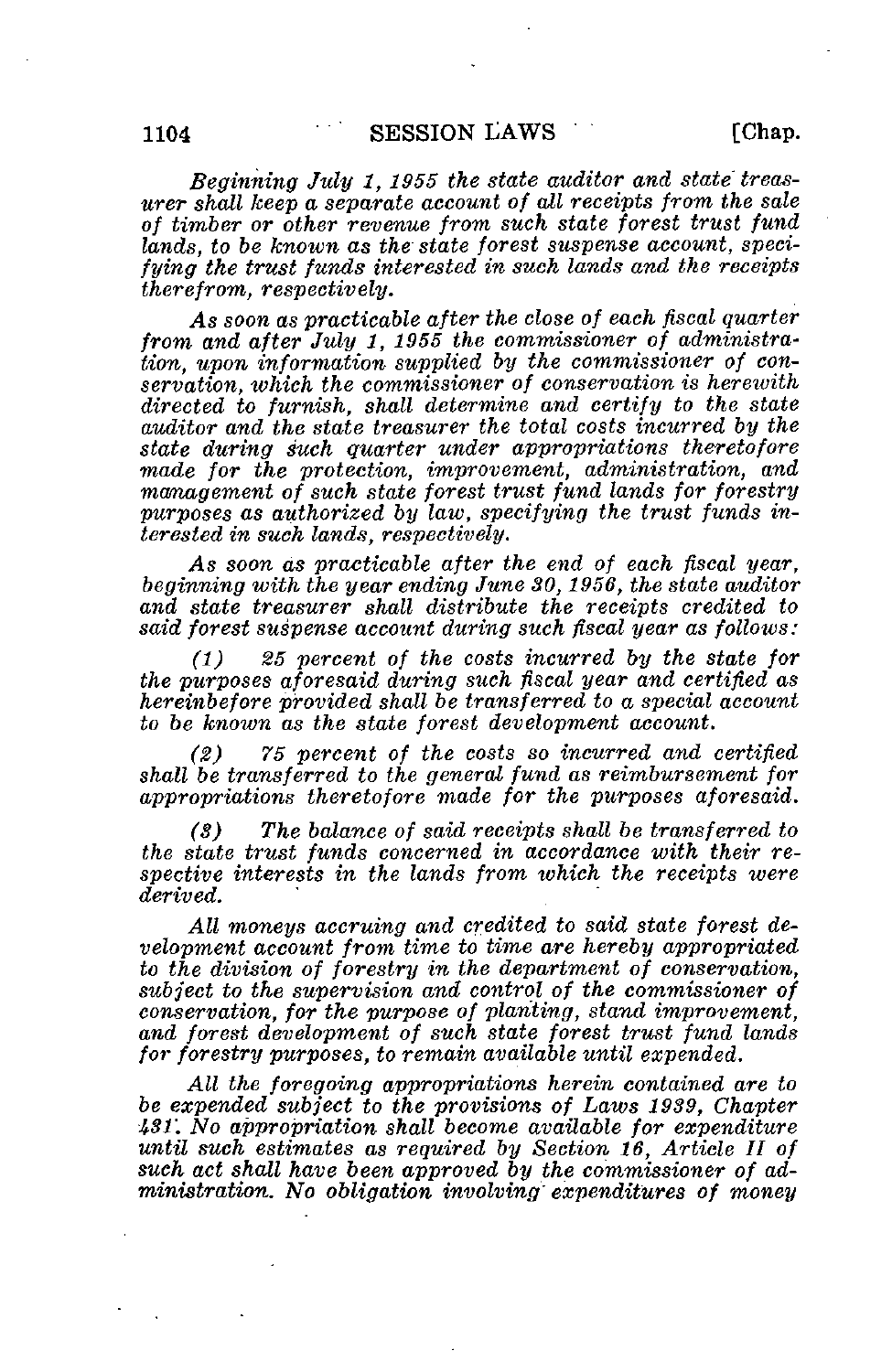shall be entered into unless there is a balance in the appropriation available not otherwise encumbered to pay obligations previously incurred.

Subd. 6. The term "state trust fund lands" as used in this section means any state school lands or other public lands subject to trust provisions under the state constitution.

Beginning July 1, 1955 the state auditor and the state treasurer shall keep a separate account of all receipts derived from the royalties on, or the sale or lease of, any minerals from such trust fund lands to be known as the state lands and minerals suspense account, specifying the trust funds interested in such lands and the receipts therefrom, respectively.

As soon as practicable after the close of each fiscal quarter after July 1, 1955 the commissioner of administration, upon the information supplied by the commissioner of conservation, which the commissioner of conservation is herewith directed to furnish, shall determine and certify to the state auditor and the state treasurer the total costs incurred by the state during such quarter under appropriations heretofore made for the administration and management of such trust fund lands by the division of lands and minerals, or any other agency so administering and managing, specifying the trust funds interested in such lands, respectively.

As soon as practicable after the end of each fiscal year beginning with the year ending June 30, 1956, the state auditor and the state treasurer shall distribute the receipts credited to the state lands and minerals suspense account during such fiscal year as follows:

(1) All of the costs'incurred by the state for the purposes aforesaid during such fiscal year and certified as hereinbefore provided, shall be transferred to the general revenue fund as reimbursement for appropriations heretofore made for the purposes aforesaid. The balances of said receipts shall be transferred to the state trust funds concerned in accordance with their respective interests in the minerals from which the receipts were derived.

Sec. 2. [Subd. 7.] In case any of the charges imposed upon the provisions of this act against any of the funds or receipts enumerated shall be held invalid, it shall not affect any other charge made hereunder. In case any of the charges imposed under the provisions of this act shall be held by any final determination by competent federal authority to conflict with the requirements of any federal grant so as to reduce the amount, the fund which otherwise shall be entitled thereunder so much of the proceeds of such charge as may be necessary to